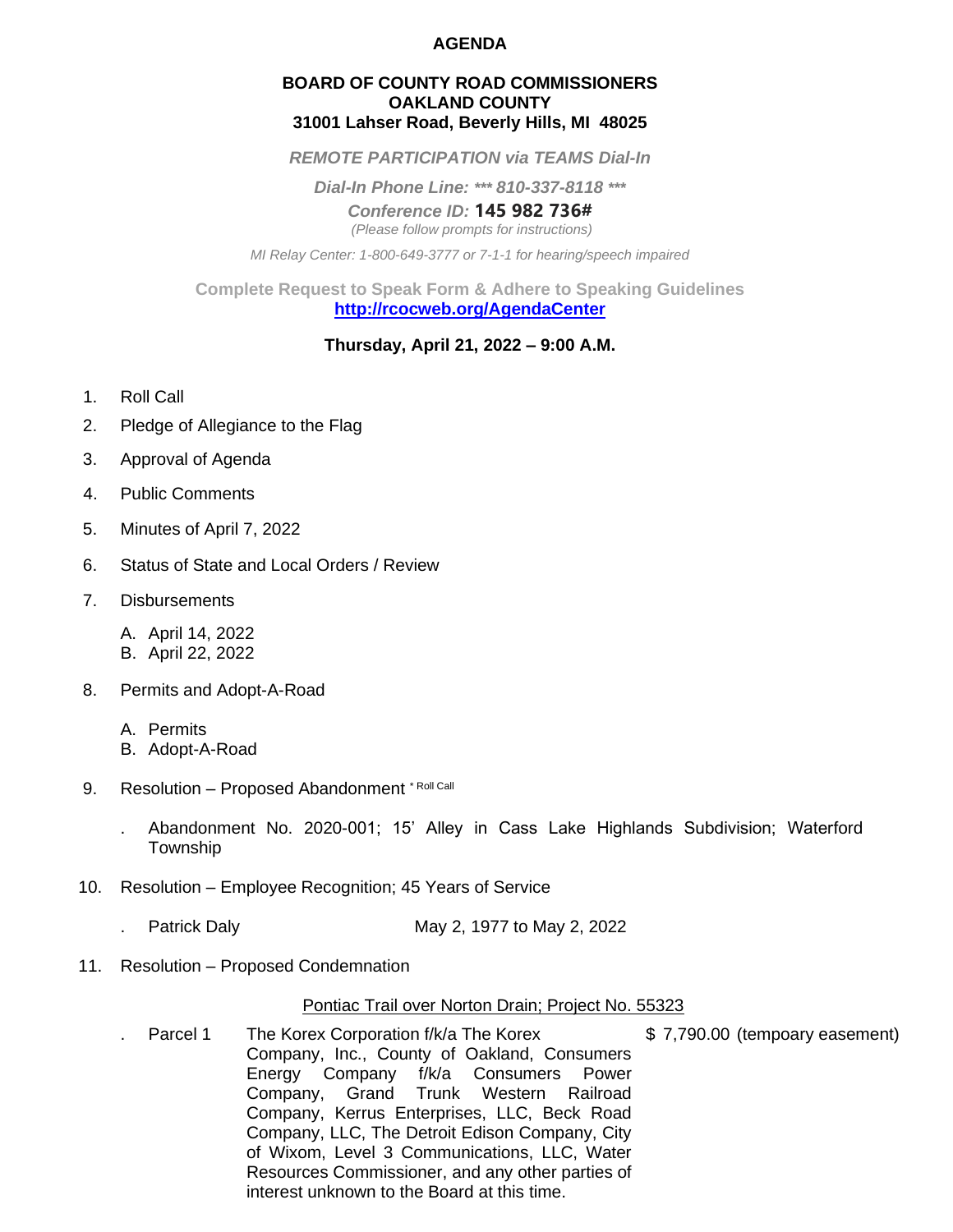- 12. Resolution Concept Approval
	- . Orchard Crossing, Section 7; Lyon Township
- 13. Resolution Road Closures
	- A. South Cass Lake Road s/o Cass Elizabeth Road between Cass Elizabeth Road and Orchard Lake Road; Waterford Township; April 25, 2022 through May 15, 2022
	- B. Maybee Road from Clintonville Road east to Capaldi Circle; Project No. 55991; Independence Township; May 2, 2022 until approximately June 20, 2022
- 14. Appropriation Transfer
	- . No. 22-06; adjusts the Road Improvement Program (RIP); to carry-over \$11,904,895 of RIP funds budgeted and not used or rolled-out from the previous year into the current year. Also, to adjust the RIP budget for expected activity as the construction season begins, requiring an additional \$4,827,764 of Fund Balance. Additionally, \$120,090 from Fund Balance in advance of Signal Project Budget Transfer to RIP Project 54861 Benstein Road at Glengary Road for Village of Wolverine Lake overages; \$32,328,781
- 15. Contract Authorization / Modification
	- A. 2021 Gravel Program; Project No. 202130; Authorization 4; Jackie's Transport, Inc.; \$882,240.08
	- B. 2021 Maintenance Spot Resurfacing; Project No. 2021097; Authorization 2; Florence Cement Company; \$163,285.50
- 16. Agreement 2022 Summer Maintenance
	- . City of Auburn Hills; Walton Boulevard, Rochester Hills city limit to Perry; Joslyn Road, Pontiac city limit to Orion Township border; Baldwin Road, Pontiac city limit to Orion Township border; and Brown Road, Baldwin Road to Joslyn Road
- 17. Tabulation and Consideration of Bid

# March 1, 2022

- A. Remove and Install a Roof on the Waterford District 4 Offices; RFP 003-2022
- B. Remove and Install a Roof on the Waterford Warehouse; RFP 004-2022

# March 15, 2022

C. Hyrdroseeder Supplies; IFB No. 2268

# March 22, 2022

- D. Corrugated Metal Pipe, Bands and Bolts; IFB No. 2289
- 18. Purchase Approval
	- A. Mastic Hot Applied Patching Product; Sourcewell Contract No. 080521-CFC
	- B. Tandem Dump Trucks (3); Sourcewell Contract No. 080818-VCM